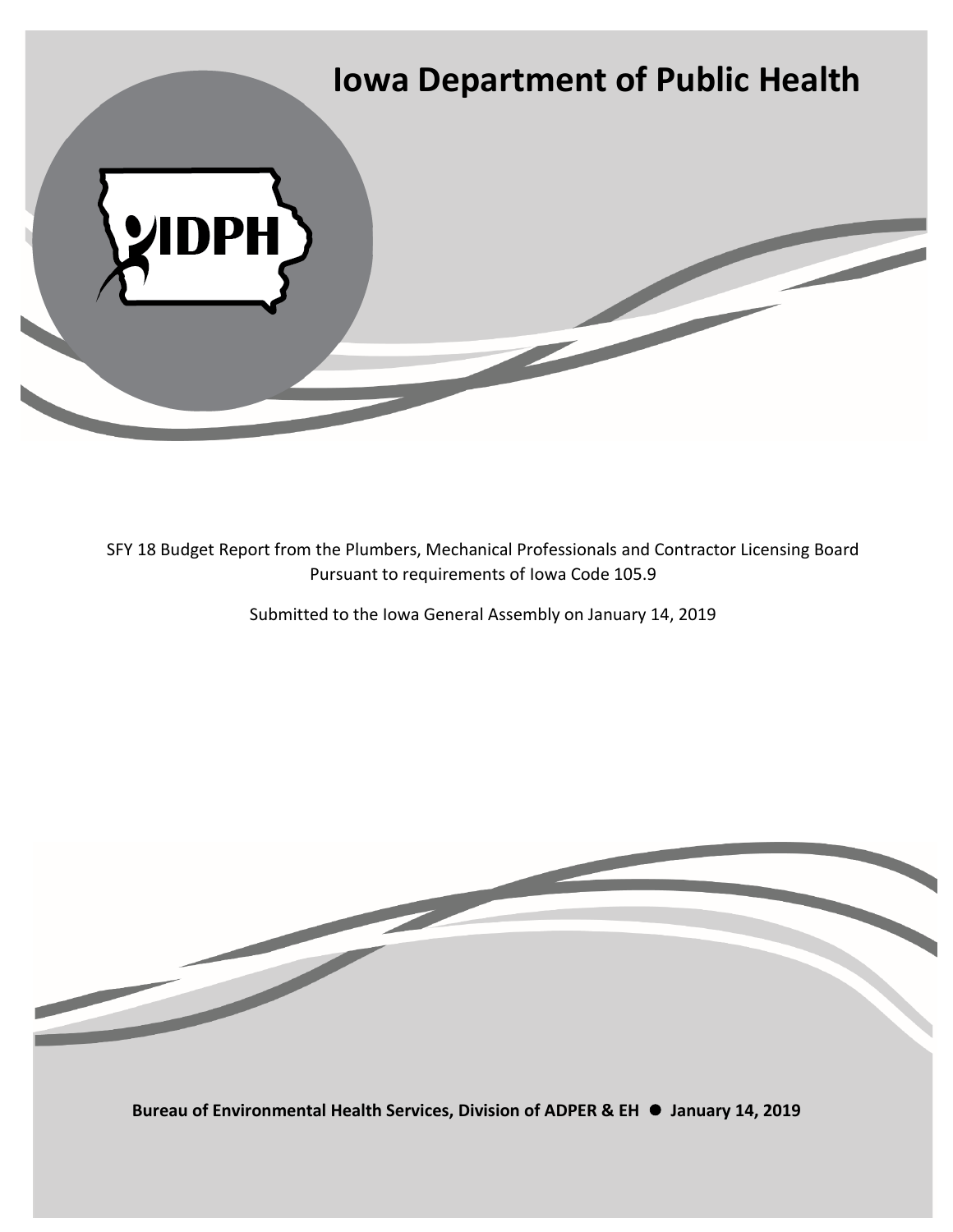Suggested Citation:

**Iowa Department of Public Health. Bureau of Environmental Health Services.** *SFY 18 Budget Report from the Plumbers, Mechanical Professionals, and Contractor Licensing.* **Des Moines: Iowa Dept. of Public Health, 2019. Web. URL. Access date – day month year.**

Gov. Kim Reynolds Lt. Gov. Adam Gregg IDPH Director Gerd W. Clabaugh

Report Contact Information: Carmily Stone, MPH, Bureau Chief of Environmental Health Services Carmily.Stone@idph.iowa.gov 515-281-0921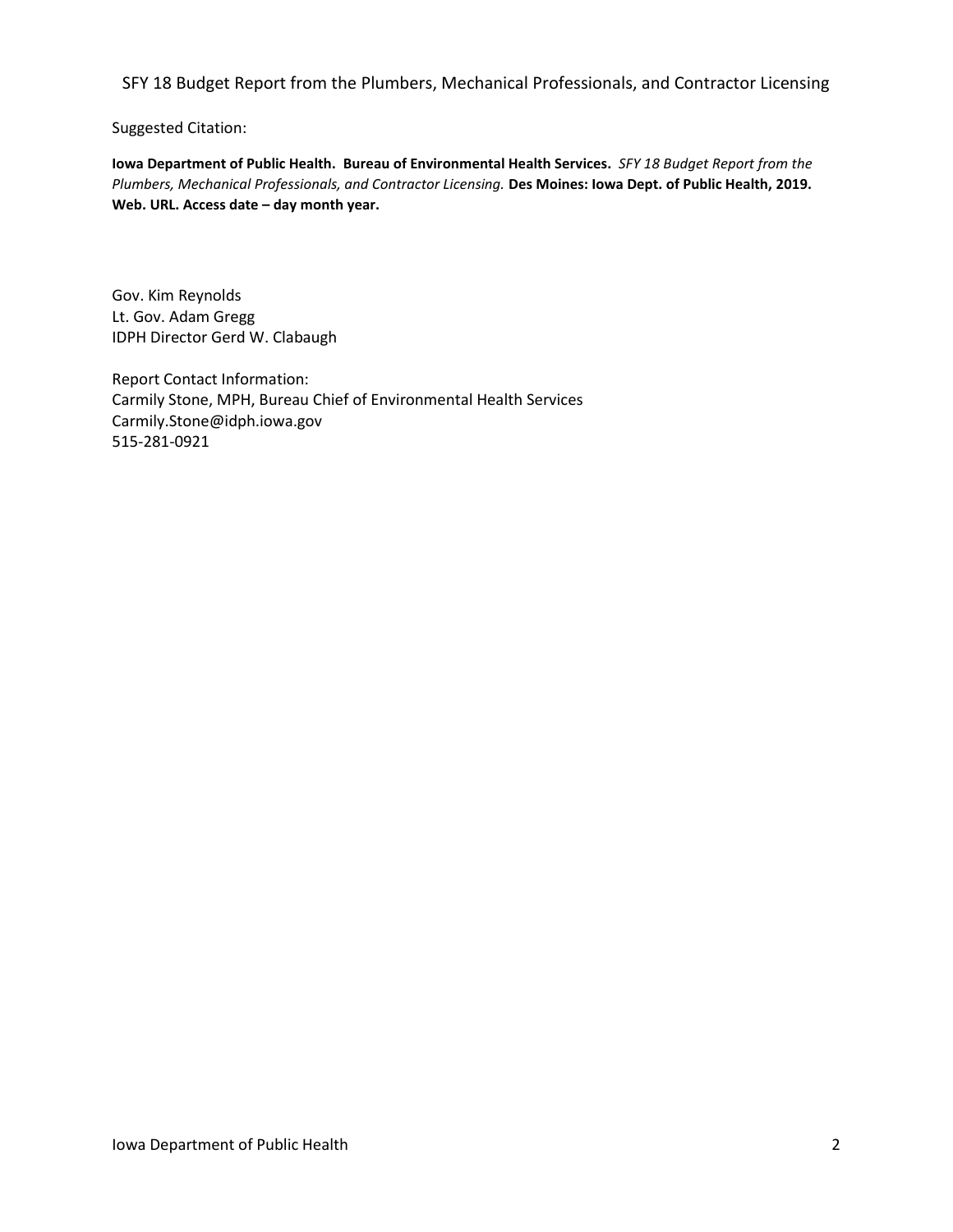# Table of Contents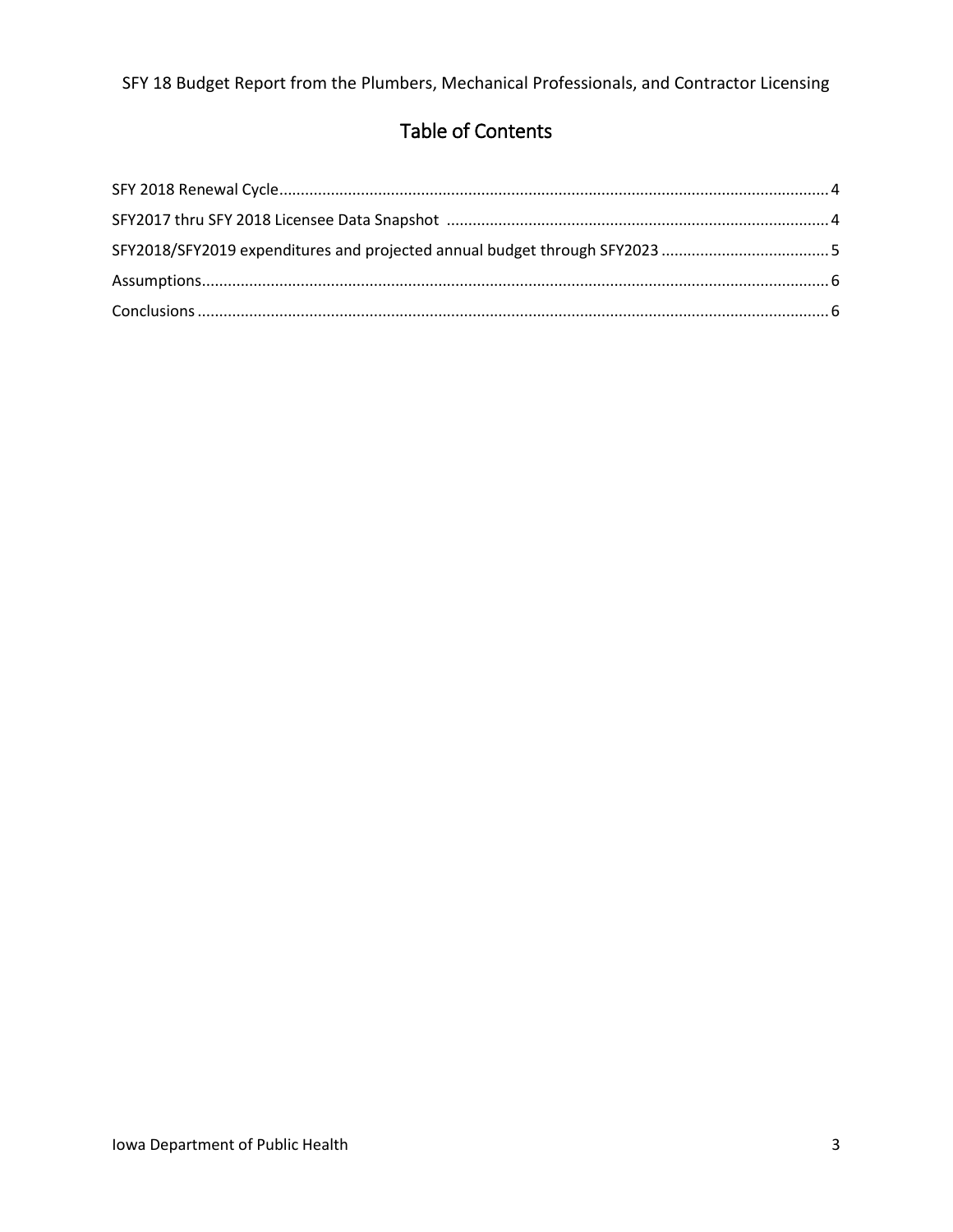Pursuant to Iowa Code section 105.9, the Iowa Plumbing and Mechanical Systems Board submits the following annual budget report to the Iowa Legislature. Iowa Code section 105.9 requires the board to demonstrate that revenues remain within 10 percent of expenditures over a period of at least three years.

### **SFY 2018 Renewal Cycle:**

- A contract with CSDC (OCIO contracted software vendor) was signed in SFY2015 to develop a new database system for the ADPER & EH Division-wide Licensing System. The Plumbing and Mechanical Systems Board (PMSB) was one of 16 programs to move into this system.
- On May 16, 2017, the database went "live" for PMSB licensees to begin renewal online. The goal for the program was to have 80 percent of its licensees renew online. Since that date, approximately 83 percent of individuals and contractors have renewed online, while 17 percent renewed by paper.
- The "one stop shop" to renew the Iowa Workforce Development (IWD) contractor registration and Iowa Department of Public Health (IDPH) contractor license was implemented in the SFY17/18 renewal cycle. Contractors are able to renew their IWD registration and IDPH license through the IDPH Regulatory Programs portal or by submitting a joint paper application to IDPH.
- Rules which became effective March 12, 2014, set the initial and renewal fee for apprentice licensure at \$50.00, journeyperson at \$180.00, master licenses at \$240.00 and contractor licenses at \$250.00. All licenses now cover a three-year licensing period and have the expiration date of June 30, 2020. The department is reviewing the current fee structure to determine if a change will need to be made for the renewal cycle starting July 1, 2020.
- In addition to PMSB office staff, there is one CAI contractor and one LaunchIT staff to manage the Help Desk for all 16 regulatory programs. From July 1, 2017 to June 30, 2018, the Help Desk staff logged a total of 2783 inbound and outbound calls for PMSB licensees. The average time of those phone calls was 7 minutes. The Help Desk staff also responded to 94 email inquiries.
- In SFY2019, a lobby area on the fifth floor of the Lucas Building will be constructed to serve all of the ADPER & EH Regulatory Programs, including the Plumbing and Mechanical Systems Board.

## **SFY2017 thru SFY 2018 Licensee Data Snapshot** (data pulled 11/20/18)

- Expiration dates on these licenses are June 30, 2020
- The data pulled is aggregate data from SFY2017 and SFY2018
- There are 17,433 individual licenses and 1874 contractor licenses.

| <b>Total Active</b>           | 1874               |                     |  |  |
|-------------------------------|--------------------|---------------------|--|--|
| <b>Contractor License</b>     |                    |                     |  |  |
| with Expiration of            |                    |                     |  |  |
| 2020                          |                    |                     |  |  |
| Total # of Master of          | 2957               | MOR-Plumbing: 1460  |  |  |
| <b>Records (MORs)</b>         | MOR-Hydronics: 411 |                     |  |  |
|                               |                    | MOR-Mechanical: 711 |  |  |
|                               |                    | MOR-HVAC/R: 575     |  |  |
| <b>Inactive Master/Active</b> | 111                | Plumbing: 67        |  |  |
| Journey (IM/AJ)               |                    | Hydronics: 8        |  |  |
|                               |                    | Mechanical: 13      |  |  |
|                               |                    | HVAC/R: 23          |  |  |
| <b>Total # of Apprentices</b> | 1783               |                     |  |  |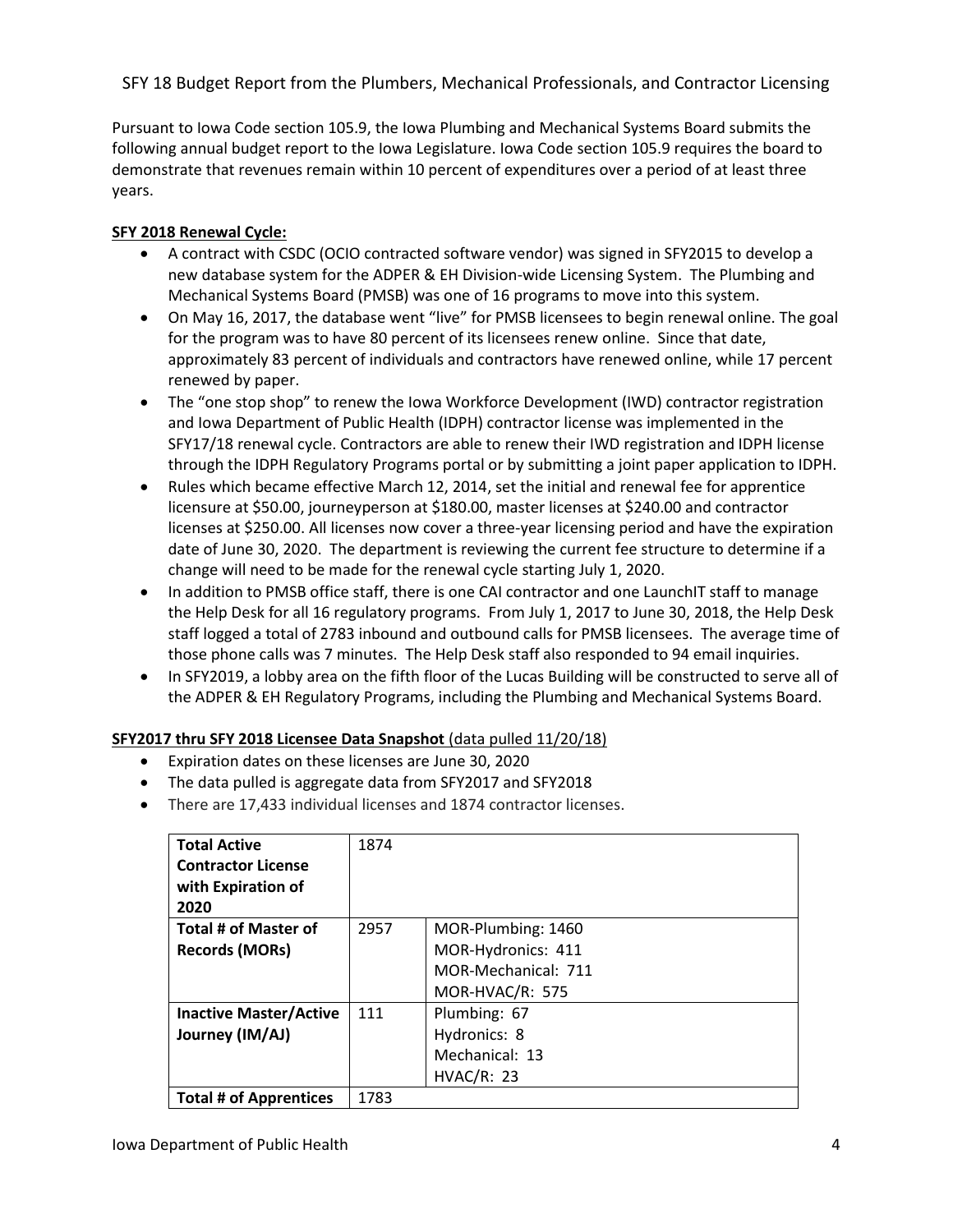| <b>Total # of Hearth</b>      | 6    |                        |  |
|-------------------------------|------|------------------------|--|
| <b>Systems</b>                |      |                        |  |
| <b>Total # of Private</b>     | 4    |                        |  |
| <b>College</b>                |      |                        |  |
| Total # of                    | 22   |                        |  |
| <b>Disconnect/Reconnect</b>   |      |                        |  |
| Total # of HVAC               | 200  |                        |  |
| <b>Service Tech</b>           |      |                        |  |
| <b>Total # of Med Gas</b>     | 95   |                        |  |
| <b>Total # of Journey</b>     | 5972 | Plumbing: 2374         |  |
| <b>Licenses</b>               |      | Hydronics: 784         |  |
|                               |      | Mechanical: 1053       |  |
|                               |      | <b>HVAC/R: 1666</b>    |  |
|                               |      | Sheet Metal: 95        |  |
| <b>Total # of Master</b>      | 6283 | Plumbing: 3152         |  |
| <b>Licenses</b>               |      | Hydronics: 376         |  |
|                               |      | Mechanical: 1429       |  |
|                               |      | HVAC/R: 1326           |  |
| <b>Total # of individuals</b> | 3450 |                        |  |
| that hold more than 1         |      |                        |  |
| license                       |      |                        |  |
| Total # of applicants         | 3694 | Individuals: 3210      |  |
| that received a               |      | Contractors: 484       |  |
| discount                      |      |                        |  |
| <b>Late Renewals for</b>      | 915  | \$60.00 Late Fee: 415  |  |
| Individuals (received         |      | \$100.00 Late Fee: 499 |  |
| after July 30, 2017)          |      |                        |  |

# **SFY2018/SFY2019 expenditures and projected annual budget through SFY2023:**

| Expenditure Summary FY 2018 & FY 2019                      |                       |                     |                |  |  |  |  |
|------------------------------------------------------------|-----------------------|---------------------|----------------|--|--|--|--|
| <b>State Fiscal Year</b>                                   | Revenue               | <b>Expenditures</b> | <b>Balance</b> |  |  |  |  |
|                                                            | (includes. carryover) |                     |                |  |  |  |  |
| 2018*                                                      | \$2,898,017           | \$996,286           | \$1,901,731    |  |  |  |  |
| 2019                                                       | \$1,961,731           | \$1,109,321         | \$852,410      |  |  |  |  |
| Projected Revenue and Expenditures FY 2019 through 2023 ** |                       |                     |                |  |  |  |  |
| 2020                                                       | \$912,410             | \$1,473,313         | ( \$560, 903)  |  |  |  |  |
| 2021                                                       | \$2,328,123***        | \$1,515,446         | \$812,677      |  |  |  |  |
| 2022                                                       | \$872,677             | \$1,558,844         | (5686, 167)    |  |  |  |  |
| 2023                                                       | \$60,000 ****         | \$1,603,542         | (51, 543, 542) |  |  |  |  |